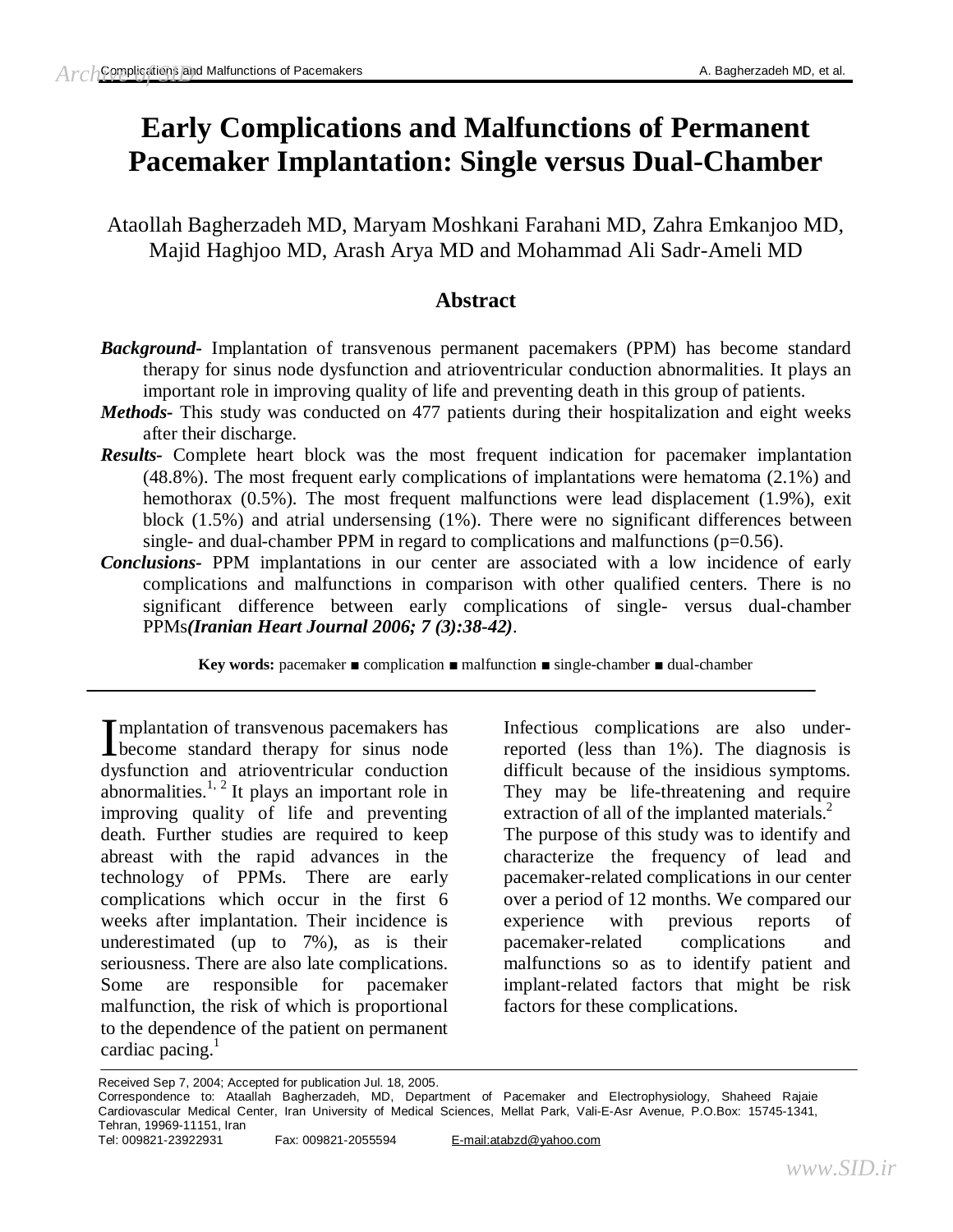#### **Methods**

This study was conducted in our center between April 2002 and February 2003. During this period, the patients who had indications for implanting a permanent pacemaker according to AHA/ACC guidelines were included. The study comprised 477 patients (235 men and 242 women) at a mean age of 65.48 years (range 11 to 79). All the patients underwent the following work up: complete diagnostic tests such as routine lab tests, electrocardiography (ECG), 24-hour Holter monitoring and electrophysiological study when necessary. Data entry forms were completed for each patient. The patients gave written informed consent for implantation and/or electrophysiological evaluation.

### **Implant procedure**

All the procedures were performed by or under close supervision of a cardiac electrophysiologist at the electrophysiology laboratory in a fasting state after receiving a dose of 1.5g cefazolin and 60mg gentamicin intravenously. Aspirin, heparin and other anticoagulants were discontinued before the procedure. In all the patients, the procedure was performed under local anesthesia with lidocaine hydrochloride (10mg/ml).

Different devices were used, with selection being based on their availability. A single incision was made at the left or right infraclavicular area and a subcutaneous pocket was manually formed for the placement of the pacemaker generator. The leads were introduced into the vascular system via left or right subclavian vein. Sensing and pacing characteristics as well as impedance and slew rates were assessed at the time of implantation. Electrocautery was not used during the procedures. During implantation, the pocket was rinsed with a solution of cefazolin.

After implantation of the pacemaker, the patients underwent physical examination with emphasis upon complications such as

tamponade, pneumothorax, hemothorax, arterial rupture, arrhythmia due to lead implantation, etc. An additional dose of 2g cefazolin was administered intravenously. After surgery, ECG and chest X-ray were also carried out for all the patients both to evaluate

lead positioning and to rule out pneumothorax. The day after the procedure, pacemaker analysis was performed and all sensing and pacing parameters were checked. If there was no problem, the patient was discharged two days later. Before discharge, alarming signs and symptoms were explained to all the patients.

#### **Follow-up**

All the patients were re-examined at followup visits at the outpatient clinic ten days after discharge for wound infection and eight weeks later for device analysis. Routine pacemaker analysis was performed every six months at the pacemaker clinic thereafter.

#### **Statistic analysis**

Statistical analysis of the data was done with SPSS software. Our findings were compared by using Chi-square and Fisher-exact in accordance with our purpose. P- values less than 0.05 were considered significant.

#### **Results**

This study comprised 477 consecutive patients (235 men, 242 women). Mean age of the patients was  $65\pm16$  years. Most of the patients were in the eighth decade of life (71- 80 years). There was no significant difference between the males and females  $(P=0.34)$ . The patient characteristics are shown in Figure 1. Complete heart block (CHB) was the most common indication for pacemaker implantation (48.8%); wide QRS complex CHB was found in 38.9% and narrow complex CHB in 10.5% of the patients. The second common cause for implanting pacemakers was sinus node dysfunction (18.9%), and the third cause was second degree atrioventricular block (AVB) (11.1%).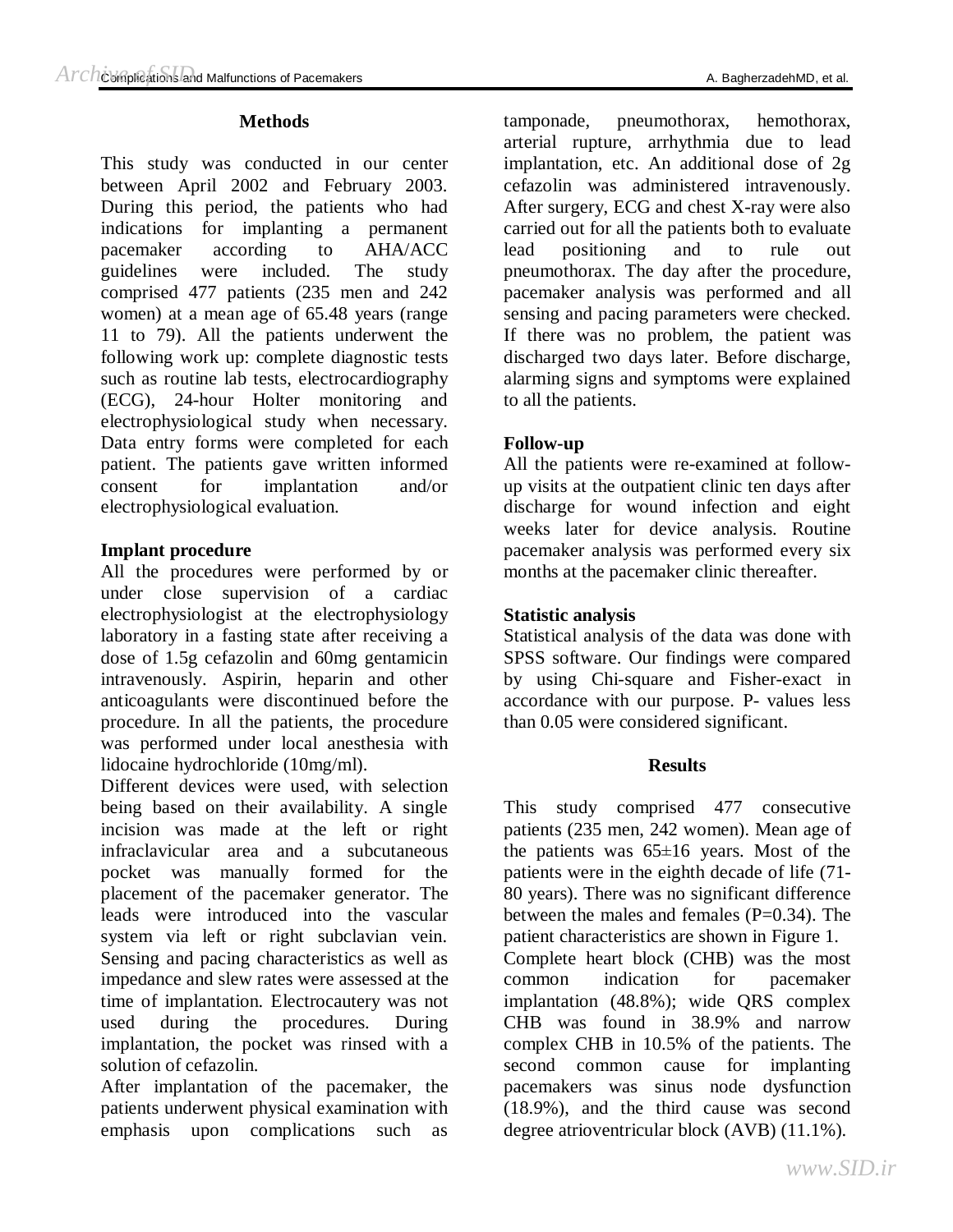



**Fig. 1.** This figure shows the characteristics of the studied patients.

In 15.9% of the patients, the previous generator was replaced due to end of life condition; and in 1.5% of the patients, upgrading of the pacemakers was carried out. In 1.5% of them, cardiac resynchronization therapy (CRT) was performed (Figure 2).



**Fig. 2.** This diagram shows the frequency distribution of different indications of pacemaker implantation.

PPMs were successfully implanted in all the patients at first attempt.

Single-chamber PPMs (VVI) were implanted in 302 patients (63.3%); dual-chamber PPMs including DDD and VDD were implanted in 83 (17.4%) and 85 (17.8%) patients,

respectively. Overall, implantation of single-, dual- and three- chamber pacemakers was performed in 63.3%, 35.2% and 1.5%, respectively (Fig. 3).



**Fig. 3**. Types of the pacemakers implanted in our center.

#### **Complications**

Procedure-related complications occurred in 9.9%. The most common complications were hematoma (2.1%), none of them necessitating surgical intervention; lead displacement  $(1.9\%)$ ; and pneumothorax  $(1.3\%$ , Table I).

| <b>Table</b>  |  | Frequency | -of | Pacemaker-related |
|---------------|--|-----------|-----|-------------------|
| complications |  |           |     |                   |

| сошрисаноиз<br><b>Implant-related Complications</b> | Frequency $(\% )$ |
|-----------------------------------------------------|-------------------|
| Pneumothorax                                        | 1.3               |
| Subclavian artery Puncture                          | 0.6               |
| Hematoma                                            | 2.1               |
| Hematoma requiring re-operation                     | 0.0               |
| Stitch abscess                                      | 0.4               |
| Hemothorax                                          | 0.2               |
| Hemopneumothorax                                    | 0.4               |
| Impending erosion                                   | 0.2               |
| Twiddler syndrome                                   | 0.2               |
| Venous thrombosis                                   | 0.2               |
| <b>Lead-related complications</b>                   |                   |
| Muscle twitch                                       | 1.0               |
| Lead displacement                                   | 1.9               |
| Exit block                                          | 1.4               |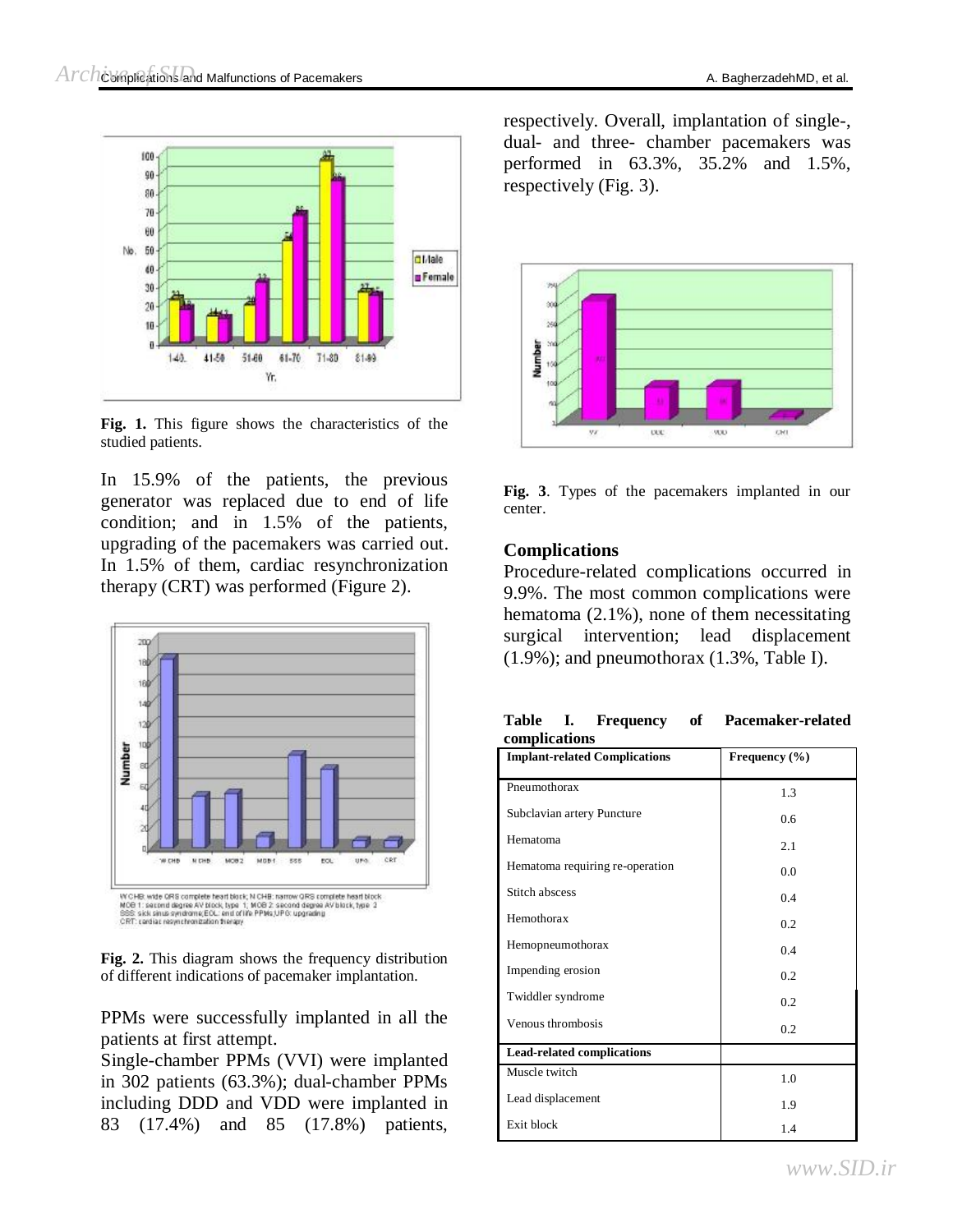There was no complication related to local anesthesia. It is noteworthy that only two cases of stitch abscess (0.4%) and one case of impending erosion of pacemaker lead developed in our series. We observed no wound infection either at first implant or in the case of generator replacement. The most common malfunctions were atrial undersensing (1.9%) and exit block (1.5%, Figure 4). Most of the complications were found in the sixth-decade (51-60 years) age group (17.3%) and the fewest were in the patients less than 40 years old (7.3%, P=0.49). The frequency of complications and malfunctions did not have any difference in the patients with single- or dual-chamber pacemakers ( $p=0.65$ ). There was no significant difference in the rate of complications in the patients who underwent generator and/or lead replacement (P=0.15) or in those for whom a TPM was implanted before the procedure  $(p=0.66)$ .



**Fig 4.** Frequency

## **Discussion**

Pacemaker complications can be classified generally according to whether they primarily affect the pocket, the generator or the leads.<sup>9</sup> Acute complications resulting from permanent pacemaker implantation are well known and include perforation of the right atrium or right ventricle. $3$ 

Pacemaker infection poses a serious problem and usually can be treated by removal of the

complete system. In our practice, during the operation all the implantable components were kept in their sterile boxes for as long as possible, the pocket was rinsed with solution of cefazolin and all the patients were given antibiotics on a prophylactic basis. The attention to these factors could help to prevent infection.

The rates of the procedure-related complications and malfunctions in our center were similar to those published in other series.<sup>4-11</sup> The most frequent complication found in our study, pocket hematoma, was related to the continuation of ASA or heparin before the procedure in those patients who needed these medications. The patient characteristics (age and sex), indications for pacemaker implantation and the type of generators (single versus dual chamber) were similar to those reported in other studies. $4-12$ Chauhan et al. $^{13}$  showed a lower rate of early complications in single-chamber PPMs than that in dual-chamber PPMs. They also found a correlation between the rate of early complications and the need for TPM implantation. Our results indicated no difference in the rate of complications between single- versus dual- chamber pacemakers. The present study also showed that the insertion of TPM and the type of operation (first implant versus generator and/or lead replacement) did not increase the risk of complications. Also, the overall rate of complications and malfunctions were not only compatible with the standards set by other centers but also even better. Timelier discontinuation of anticoagulants before the procedure, better hemostasis and use of active fixation techniques could decrease the rate of complications and malfunctions even further. Careful consideration to sterile conditions in the electrophysiology laboratory, prophylactic administration of intravenous antibiotics and irrigation of the pocket with antibiotic solutions may be the most important causes for the low rate of infectious complications in our study.